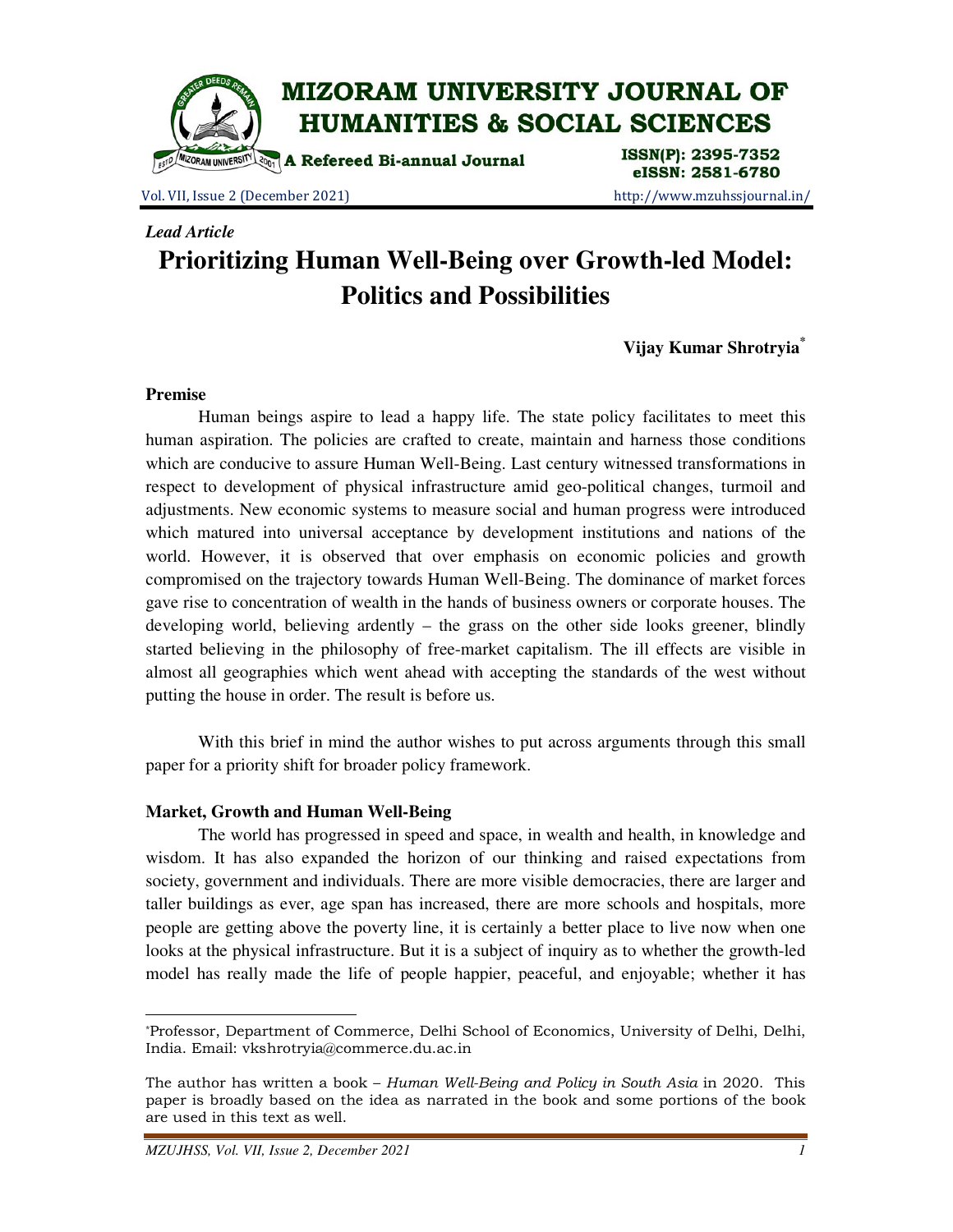made us better citizens and human beings. Market is defined as - the bringing together of buyers and sellers to effect exchanges at a mutually acceptable price. Markets can be based on any communications, network, including a physical meeting, telephonic and internet contact (Rutherford 2007:134). It was created to provide a designated space for smooth exchange of goods and services convertible into monetary terms. It was to facilitate buyer and seller, society and business, consumer and corporate to consummate their interdependence. The principles for operations were determined by different forces working in the market. The free-market system took care of demand and supply and helped sustain entrepreneurs and corporates. The state patronized the functioning without interfering in its day-to-day operations yet providing broader guidelines for smooth functioning through its agencies and institutions. Globally free-market capitalism started gripping major geographies within its hold.

 In 1994, Paul Hawken wrote a book *The Ecology of Commerce* to raise concern towards sustainable business and the role of commerce in building it. The kind of environmental damage that we see conveys that *our business practices are destroying life on earth* (Hawken 1994:3). Paul goes on to state that *there is no polite way to say that business is destroying the world.* Though it focuses on the environmentally sustainable businesses, yet it reiterates a point of departure in policies for making the world a better place. Ecology and commerce do not really seem compatible with the kind of trends we witness in market, business, environment and society.

 The importance of market and thereby improving business and commerce ecosystem requires an approach that avoids excesses of every kind, wealth maximisation, its concentration and overdoing of policy intervention for hindering organic growth of business. Over obsession with leaving everything to market forces has made us all so vulnerable to respond to all kinds of market pushes that leads to wasteful expenditure broadening of the gap between rich and the poor. Overproduction of commodities giving rise to surplus stocks and blocking of useful capital, unsustainable use of energy resources, over emphasis on return on investment and increasing size of profit volume and many such similar objectives are leading towards questioning the sustainability of business ventures thereby disturbing the human wellbeing broadly. When the stocks pile up, new markets get explored and through various market mechanisms, thanks to the world becoming a global village, are pushed in the low-income countries through dumping and pushing demands for these goods there.

 There are several works stating that on an average the world economy is growing at around 2 percent whereas the bigger multinational corporations grow at around 10 percent. This is one feature of driving economic growth that results in concentration of wealth as against the spoken and written promises of the nations for distribution of wealth. The economic power of the larger corporates is assumed to be comparable to the GNPs of few nations. The Facebook has surpassed its user base put together the population of India and China. It has already gone for Libra as currency. The question is  $-$  Are we going to see corporate nations?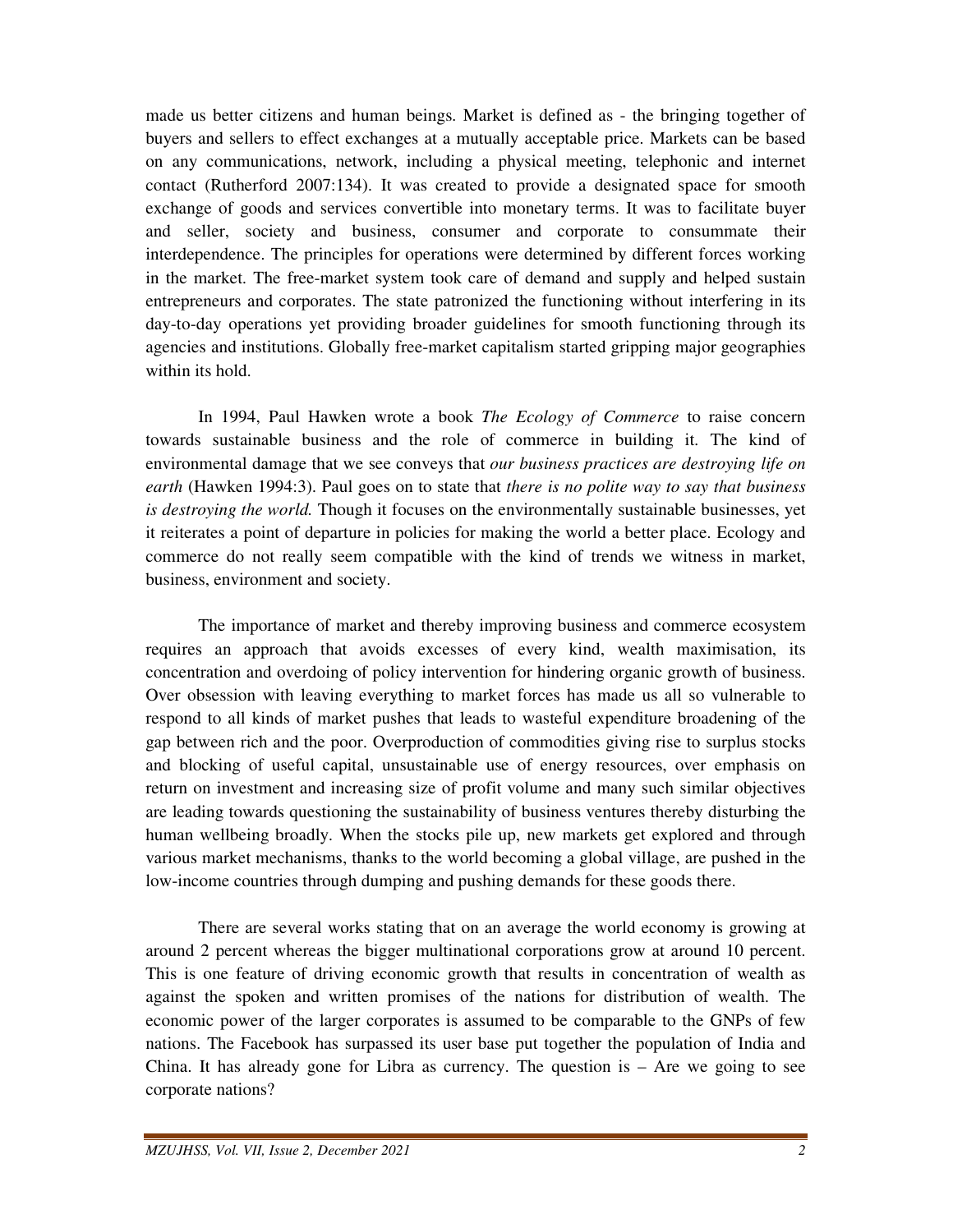Quality of Life, Fulfilment of Human Needs, Well-Being, Welfare, and Happiness, are terms used to mean more or less same thing. All of these terms lead towards attainment of Human Well-Being. Quality of Life is defined as "an extent to which persons enjoy a good life by achieving a balance in their relations with themselves and with others through creating and sustaining adequate conditions and own potentials over the life course"<sup>†</sup>. Human needs are commonly used to refer to the drivers of peoples' actions, the motives behind human behaviour<sup>‡</sup>. Their fulfilment results in improving quality of life, vis-à-vis, well-being. "Well-Being is what is achieved by someone living a life that is good for him or her"<sup>§</sup>. The responsibility of the state is to look after the welfare of its citizens. Satisfaction from the government policies and through using services provided by the state enhances life satisfaction of the individuals which is used as a proxy for happiness. Happiness is defined by Veenhoven (1984a: 22) as "the degree to which a person evaluates the overall quality of his/her own life as a whole positively. In other words, how much one likes the life one lives". Happiness, life satisfaction, fulfilment of human needs, well-being and subjective well-being are interrelated terms and ultimately relate to quality of life. Yet they are highly contested constructs (Phillips 2006:15).

 Human Well-Being is a construct evolved from the philosophy of living well – mentally, physically, socially, and spiritually. Individuals tend to perform acts that (they think) provide them satisfaction and lead towards improving their state of 'living well'. Fulfilment of human needs and having positive living environment around, contributes towards an assurance on 'living well' or leading a good life. Physical facilities enhance mental satisfaction and help in realising human potential by exploring different possibilities and choices. Being able to use physical facilities further require resources of different kind – good health, knowledge and ability, money, conducive eco-system, and enabling infrastructure. These resources are internal as well as external, they are possessions as well as acquisitions. Available literature on Well-Being, Happiness, or/and Quality of Life directly or indirectly travels around this philosophy of living well. Hedonism, eudemonism, utilitarianism, consequentialism and the like '-isms' defend the use of an agent for HWB. The whole idea of HWB, Happiness, and Living Well voyages through 'compulsion' to 'choice' continuum.

 The state (or government) plans and makes effective policies for the well-being of its citizens through providing opportunities to earn living, investing in human capital by provision of health and education, and building facilitating physical infrastructure. These policies when implemented successfully should reap fruits like economic progress, improved health, and educated and empowered citizens. The responsibility to look after social welfare is shared by four core institutions – the state, the market, the family, and the civil society (Estes and Zhou, 2014). The policy formulation, and its implementation (and execution) is mediated as well as moderated by effectiveness of system involved in implementation. Mediation because it explains the how and why, between policy as such, and its execution.

<sup>†</sup>See Vaarama and Pieper (2014: 5269) ‡See Guillen-Royo (2014: 3027) §See Tiberius (2014: 7110)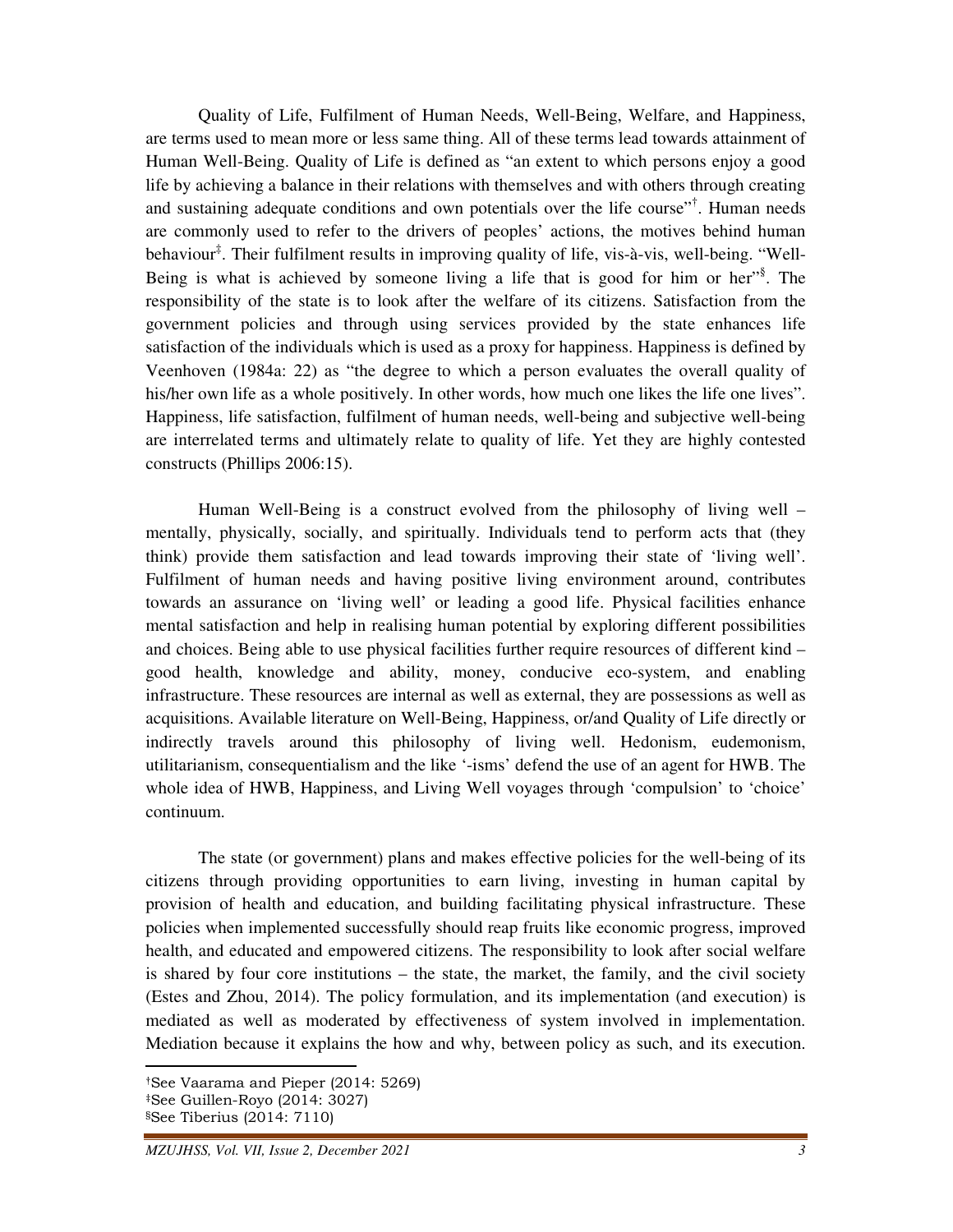Moderation because effectiveness is measurable - low or high, and may be, in numbers or degree. This effectiveness of system is to be assured by the state through strong governance measures. However sound policies are, if not implemented effectively would not result in reaching out to the intended population. Adam Smith (1984: 185) so succinctly puts it in one of his classics – *The Theory of Moral Sentiments*, written around 260 years ago- "In what constitutes the real happiness of human life … In ease of body and peace of mind, all the different ranks of life are nearly upon a level, and the beggar, who suns himself by the side of the highway, possesses that security which kings are fighting for. … The same principle, the same love of system, the same regard to the beauty of order, of art and contrivance, frequently serves to recommend those institutions which tend to promote the public welfare. When a patriot exerts himself for the improvement of any part of the public police, his conduct does not always arise from pure sympathy with the happiness of those who are to reap the benefit of it". The state, through its policy, and the King, through his charter, only can claim to look after the welfare of its citizens. It has the responsibility to efficiently manage resources through its equitable distribution. This is what government's try doing for the good of its people.

#### **Looking beyond Growth – Happiness and Human Well-Being**

 Policymakers from Britain to Bhutan have increasingly turned to subjective wellbeing (SWB) – also referred to as happiness or life satisfaction – to complement traditional measures of economic performance such as GDP and unemployment (Burchardt 2013). SWB is used as a proxy for quality of life, happiness, and well-being. Determination of QOL is based on the premise that once human needs are fulfilled, SWB will steadily increase and, in turn, will be expressed as a positive attitude that can be measured using standardized SWB tools (Costanza et al. 2007). SWB refers to how people experience the quality of their lives and includes to both emotional reactions and cognitive judgments. The best way to assess a person's life satisfaction is to ask the person directly. It reduces the possibility of manipulation; and at the same time, it is limited, because it represents the individual's response at a specific point in time. However, it is considered the best way to obtain firsthand opinion of a person's level of satisfaction with different variables. "Assessing the appraisal of life in a nation requires that the total of experienced well-being is estimated. This sum of experience is denoted by the concept of 'happiness.' Happiness is a person's overall evaluation of his/her life as-a-whole" (Veenhoven 1996). Different agencies and individuals have conducted surveys using suitable tools to track the status of life satisfaction (or happiness) across world regions.

 In 1984, Ruut Veenhoven published his book titled *Conditions of Happiness*\*\* based on his doctoral work titled 'factors of influence on Happiness'. The work involved empirical investigation to validate the indicators of happiness based on 245 studies, resulting in some 4000 observations. The full details were published as *Databook of Happiness*††. This was the motivation for developing World Database of Happiness (WDH) which is perhaps the most

<sup>\*\*</sup>See Veenhoven (1984a)

<sup>††</sup>See Veenhoven (1984b)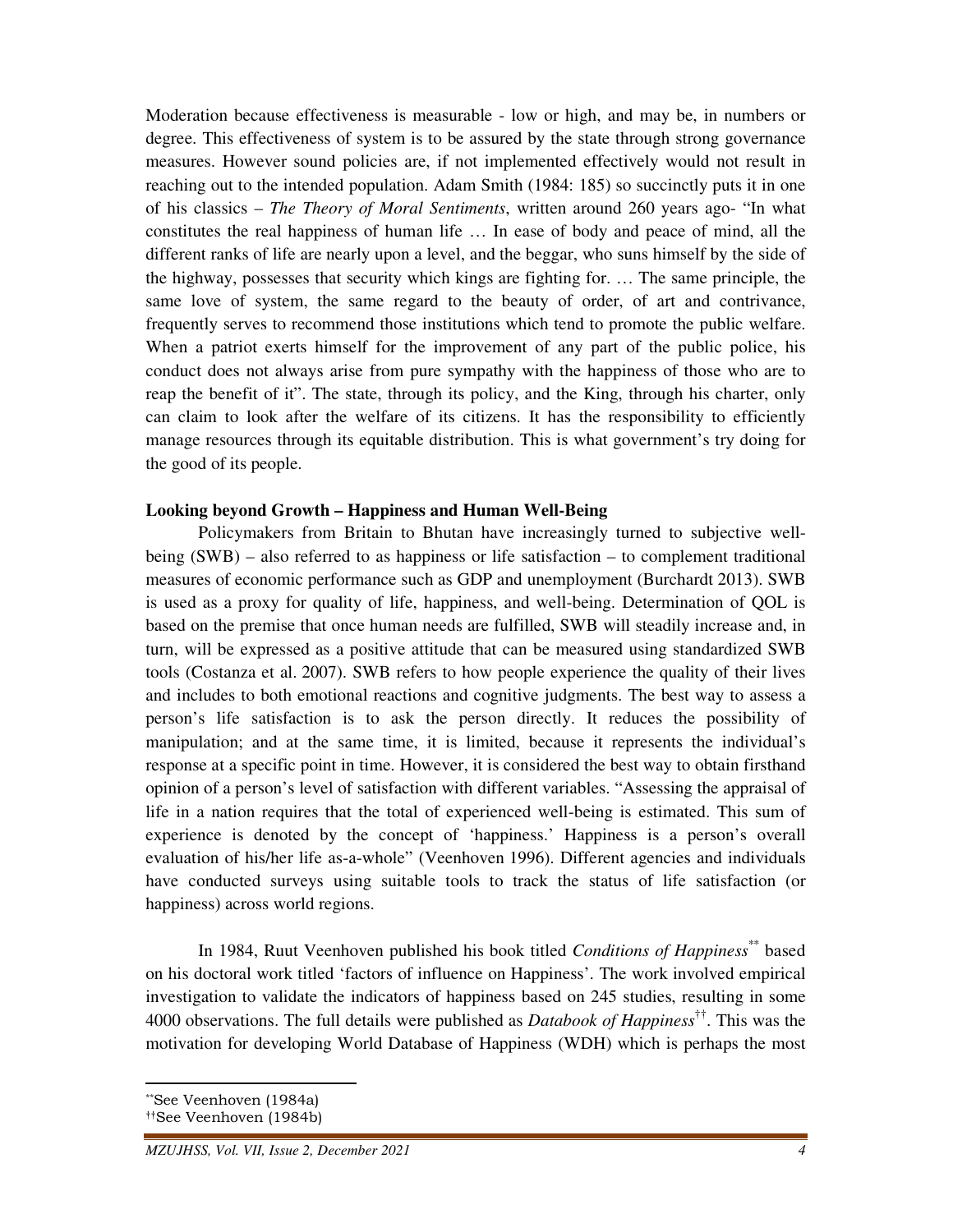robust archival database on happiness available free and hosted by the Erasmus University Rotterdam, The Netherlands. The WDH gauges life satisfaction using the Cantril ladder: "Suppose the top of the ladder represents the best possible life for you and the bottom of the ladder the worst possible life, where on this ladder do you feel you personally stand at the present time." The ladder as devised by Cantril (1965) based on the study of hope, fear and happiness of persons in 14 countries of the world, is one of the widely used scales to develop tools on perception of people falling in different domains. It was primarily Self-Anchoring Striving Scale where a person was asked about his own assumptions, perceptions, goals and values and the respondents were to choose a place on the ladder at that given point of time. For happiness and well-being research it was found to be more appropriate as compared to other scales.

 In April 2012, Jigme Y Thinley, the then Prime Minister of Bhutan, was invited by the United Nations to host the first high level meeting, calling happiness scholars from across the world to discuss and take up the agenda forward of measuring happiness. The first World Happiness Report (WHR) was released just before this meeting  $(1<sup>st</sup>$  April, 2012) providing foundational text for discussion. The report captured the relevance of measuring happiness to draw on the public policy in order to improve the human well-being for citizens. It had compilation of different works which were being carried out to prioritise happiness in policy discourse rather than economic growth. The case on Bhutan from South Asian region on its development philosophy of Gross National Happiness (GNH)<sup>‡‡</sup> and its implementation at policy level by the government in the country was discussed at length in the report. This report drew the attention of international media, policymakers, scholars and happiness academics. Ever since the WHR has been publishing the ranks of countries on the basis of Gallup World Poll from 2013 onwards, the ranks of the countries on happiness are published throughout with an exception of 2014.

## **Human Well-Being and Policy**

<u>.</u>

 Well-being has remained a domain of academic focus from the perspectives of economists, psychologists, sociologists, political scientists, and many likes depending on their own area of concentration. It has objective as well as subjective measure; it is viewed as evaluation of an individual's life situation or 'state'. This situation has been broadly described through different expressions such as welfare, quality of life, life satisfaction, standard of living, and happiness. It is hedonic (measurable) as well as eudemonic (not measurable). Both are complementary in nature.

 Human development, over a period of time, has also emerged as one of the related fields for assessment and policy focus. Largely these overlying terms address to the issues

<sup>‡‡</sup>It is important to mention here that it was this tiny Kingdom which had voiced its concern for happiness of people over gross domestic product in the UN session of 1972. Ever since it has been following this philosophy, amid criticism from different corners, on its only philosophical value and not on measurement. It was in 2010 that Bhutan went ahead with measuring GNH and brought out its report. In 2015, it had published another report on perception of GNH.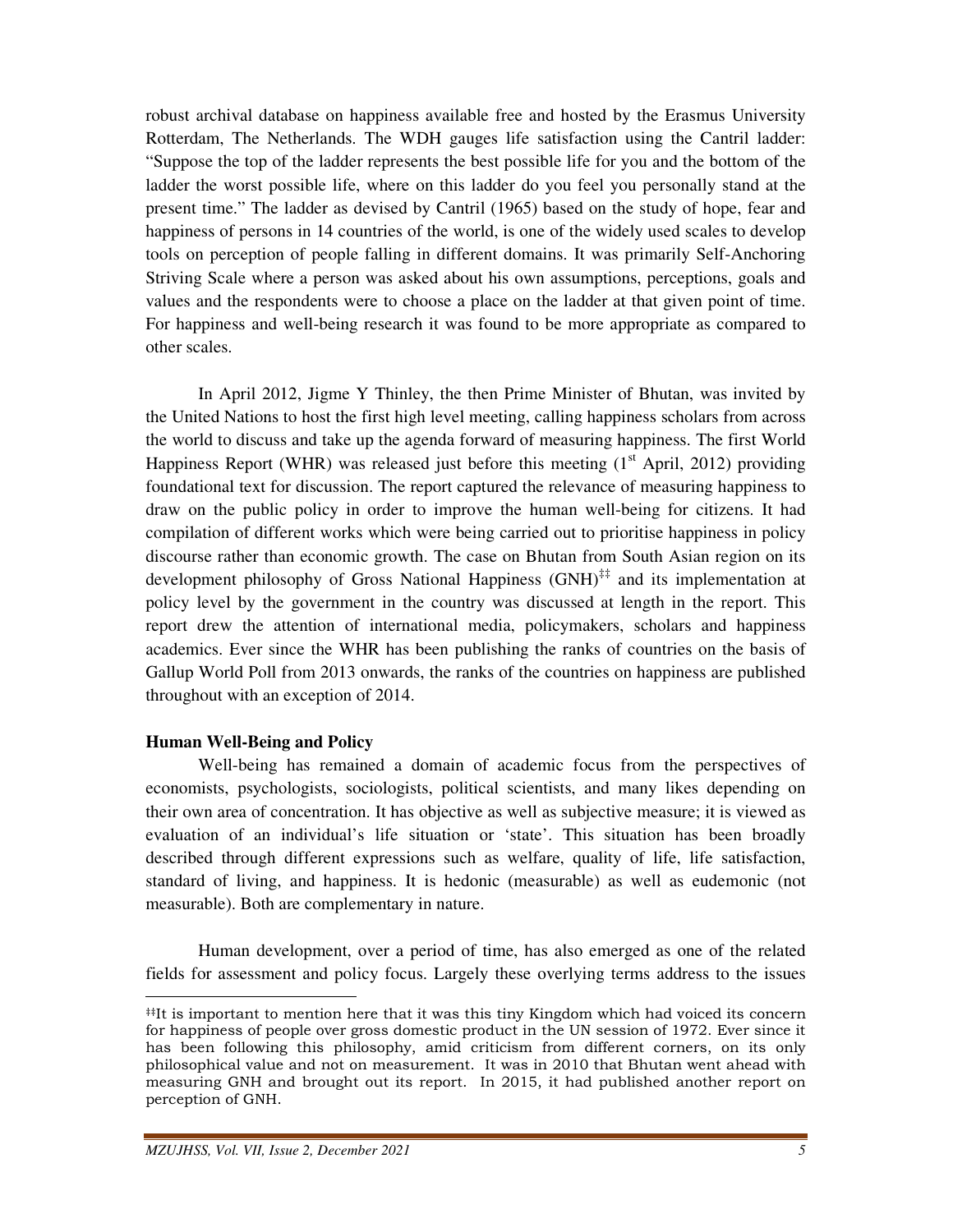related to HWB and, in one way or the other, reflect on its expanse to improve living conditions resulting into well-meaning, peaceful and happy life conditions. Absence of suffering and having good health, fulfilling basic needs and having concern for others and humanity also leads to build HWB. The focus of all human efforts is to attain these goals and these efforts are to be made at all levels – individual, national and global. Ideally, we all wish to live in healthy, harmonious, happy and peaceful world.

 At individual level the primary goal is to be able to fulfill basic needs and to grow into a being, having freedom to enjoy choices. The individuals have to have the mean to earn living so that they are able to satisfy their needs and think beyond. Their income levels and gradual increase in effort and income culminates into their subjective satisfaction. On one side, an individual's income level determines his/her ability to fulfill needs, on the other, his/her individual conception of his/her state also depends of his/her attitude towards life which contributes towards visualising larger and ultimate goal. It has physical (objective) as well as psychological (subjective) aspect to it and both at individual level leads to improve HWB.

 The state, nation, or government has primary responsibility of looking after its citizens through establishing a rule of law in order to govern them, to draw effective public policy and to make provisions for basic amenities. The governance needs to be transparent, sustaining, and effective. The purpose of public policy is to assure well-being which primarily supports fulfilling needs of citizens and secondly encourages to build an ecosystem leading towards allowing freedom and conditions in which choices can be enjoyed by its citizens. Provision of good health and education helps individuals improve their living standards as they are able to take care of their health and capitalise on available opportunities through appropriate employment and/or entrepreneurship. Access to education, health, and social welfare services with effective mechanisms under conditions of freedom and choice help improve social well-being leading towards making them capable and competent. This has been the basic premise of human development which posits sustainable human progress and development. The whole idea of human development has been to make people able to broaden their bouquet of choices and improve their general well-being.

 Apart from public policy, the states also invest in building better relationship with other nations so that they can learn from each other and share resources for improving living conditions. Economic policies are drafted to eventually affect individual income which ideally should result in economic empowerment and making nations wealthier. It is believed that such creation of wealth (and its justified distribution) improves HWB and possibly makes the nations self-sufficient, educated and healthy. HWB is viewed as multidimensional construct having physical, psychological, economic, and social well-being as contributing domains.

 The states are responsible to manage resources of the country and to look after the well-being of its citizens. The citizens expect their concerns to be addressed by the elected political masters voted by them in whom they bestow their trust and assign responsibility to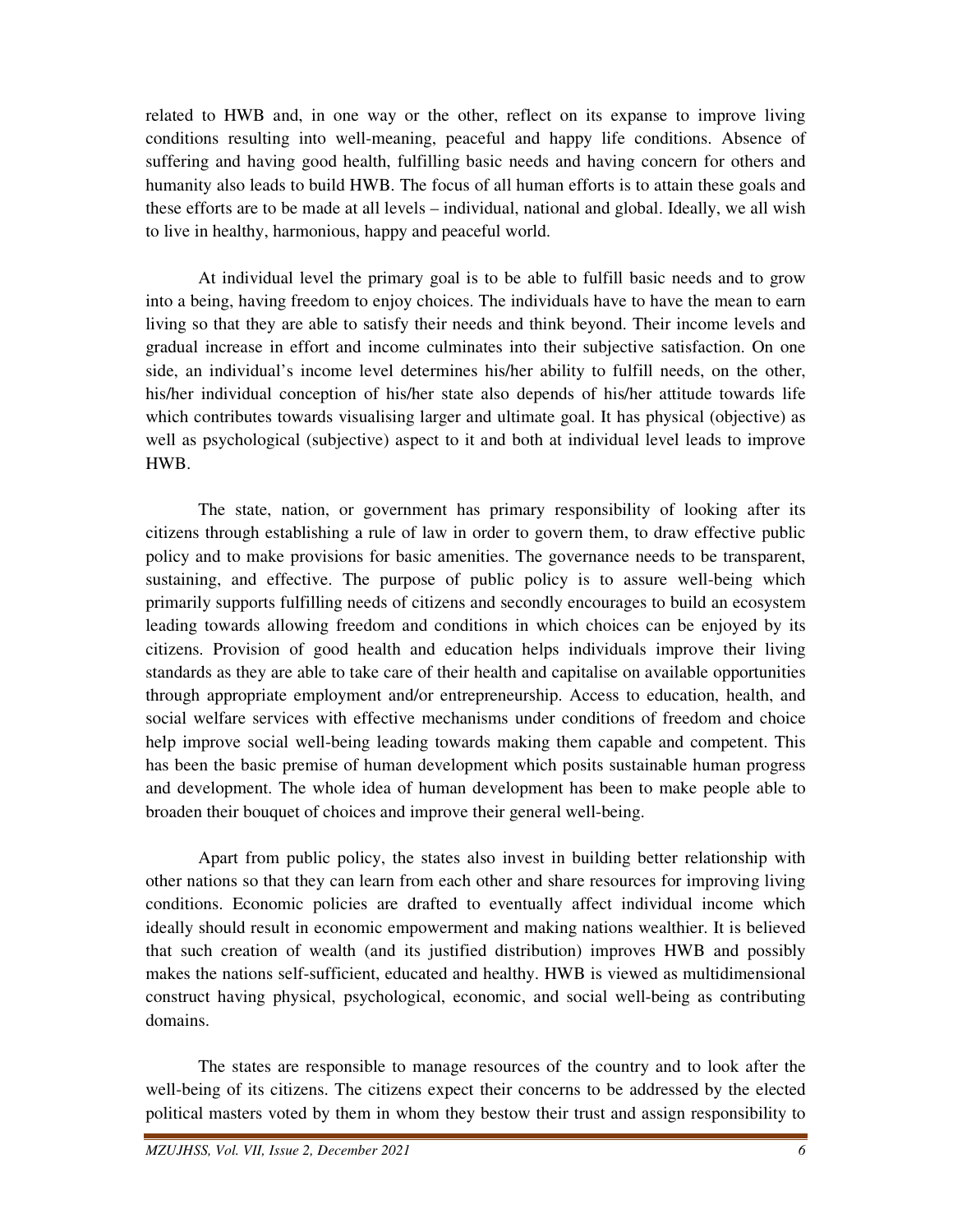rule. This is the expectation in a democratic system. To manage the resources of a country, its local governments design, devise and deploy strategies assuring the well-being of citizens. The governments of respective states try to win the confidence of its people by first identifying the areas of concern of the masses and then to draw appropriate and executable strategies to address these concerns. Worldwide it is admitted that there have to be provisions for investment in human capital through effective systems of health and education making individuals capable to contribute for the national well-being. The citizens of a country form the base of all development initiatives. It is further more important for developing and/or poor region, as the individuals lack resources and the allied ability to exploit them. It is also in this context that investments in human capital are of greater importance for developing countries.

#### **Humanism over Capitalism**

 The progress in nations has been judged by the measure of development in the economic sphere. Size of an economy and level of development are predominantly driven by the account of national income measurement, termed as Gross Domestic Product (or GDP). It was first introduced by Simon Kuznets<sup>§§</sup> with an elaborative account of national income for the period of 1929-32. Paul Samuelson and William D. Nordhaus stated – "While the GDP and the rest of the national income accounts may seem to be arcane concepts, they are truly among the great inventions of the twentieth century"\*\*\*. Weitzman (1976) believed that Net Domestic Product can be regarded as proxy for national welfare in the sense that it is proportional to the present discounted value of all future consumption. The belief, that did not have many takers.

 None of these economists imagined that the nations would take GDP as a basis for all their policies and practices and then primarily concentrate on growth indicators surrounding GDP and the progress of nations be measured and compared based on this key coinage. It is discussed at length by economists and psychologists that improvements in GDP have not translated in enhancing life satisfaction of people. In USA, though the preamble to the declaration of independence had Life, Liberty and the pursuit of Happiness as an important right which has been the cornerstone for designing the future and conceiving the whole idea of American Dream, yet it is difficult to infer straightforward relationship between government's objectives and human happiness. There exists a difference of opinion over the matters of whether it can and should be a government aim (Sgroi et. al., 2017: 10). *The Progress Paradox* as termed by Easterbrook (2003) provides ample evidence from the data from the US and Europe that though in last half century physical infrastructure and standard of living have improved, yet it has not enhanced life satisfaction or happiness of people.

 The focus of politics and policies, world over, has remained tilted to the side of the rich and wealthy clout, as one of the Oxford Briefing papers mentions that economic

<sup>§§</sup> See Kuznets (1934)

<sup>\*\*\*</sup>See January 2000 issue of Survey of Current Business, page 6 available at: https://fraser.stlouisfed.org/files/docs/publications/SCB/pages/2000-2004/35260\_2000- 2004.pdf retrieved on 13th Sept 2018.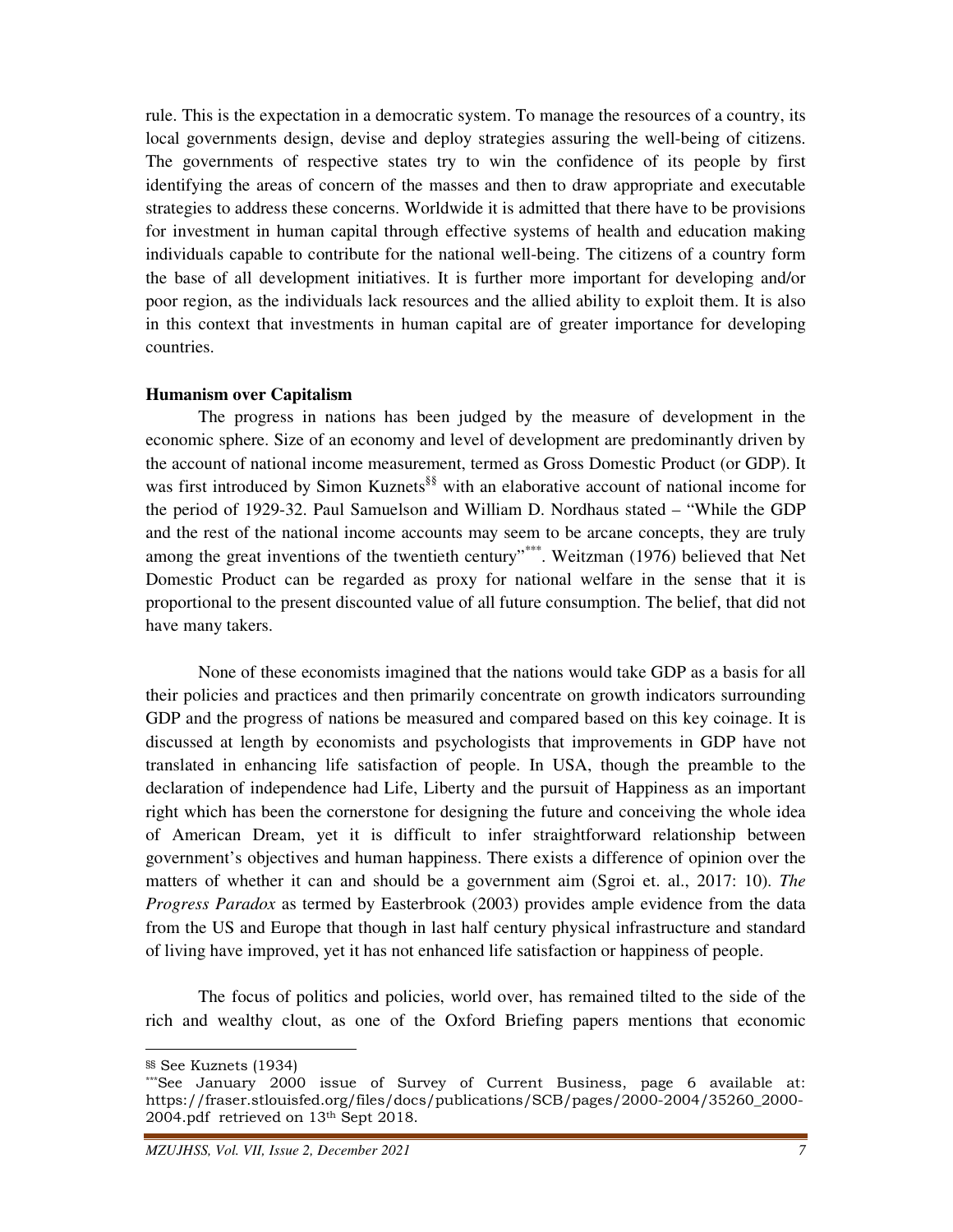inequality is increasing in most countries bringing with it such government policies that advance the interest of the rich. The polling results in Spain, Brazil, India, South Africa, the UK, and the US show that the majority in these countries believe that the legal and regulatory systems in their countries are crafted for the benefit of the rich (Oxfam 2014). This has been a major cause of inequality interrupting HWB, though in aggregate terms it reflects good of the economy. OECD and IMF<sup>†††</sup> have also expressed their reservations and feel that inequality increases instability and damages economic growth. "A fifth of the world's population earns just 2 per cent of global income. The richest 20 per cent by contrast earn 74 per cent of the world's income… in the advanced economies, inequality is higher than it was 20 years ago" (Jackson 2009: 5). Such inequalities might touch record high in 2020 (Wilkinson and Pickett 2009).

 All across the globe, the physical standard of living has improved manifold, yet their perception towards their life has not improved *pari passu*. Physical infrastructure has been transformed to provide comforts of so-called good life yet it has added to many more problems at community and social levels than the real joy of leading good life. The disparities have increased by leaps and bounds, all type of value (human) erosion is happening, consumerism has taken the lead, materialism has penetrated into the minds of people almost everywhere. Individuals are judged on the basis of the physical wealth they possess. Though the nations are becoming economically developed, richer and independent, yet the problems of work-life conflict, discrimination, crime, depression, environmental imbalance, social alienations, etc., are on the rise.

 The last decade of the twentieth century witnessed emergence and popularity of HDI as an alternative to compare the status of nations. As it takes care of economic as well as social development, it has been recognized as a better measure to help draw effective public policy through improving health and education infrastructure and its delivery. Better health and education strengthen human competence and empower them to create choices for themselves. The public policy needs to concentrate on developing better social infrastructure so that it takes care of economic indicators.

 Bhutan, one of the smallest countries in the world, which was a tiny Kingdom before it adopted democratic system, has been practicing a development philosophy based on the premise of well-being of people, which is termed as GNH<sup>‡‡‡</sup>. It was towards the early months of 2008 when this tiny Kingdom became the youngest member of the club of parliamentary democracies. It is more than 45 years since Bhutan started sharing its concern for the wellbeing of people through its focus on GNH. There have been constant efforts to popularize the concept and advocate on the importance of happiness in the policy framework. Wikiquote defines it as *an indicator and concept that measures quality of life or social progress in more holistic and psychological terms than only the economic indicator of GDP*§§§ *.* As

<sup>†††</sup>as mentioned in Ostry, Berg and Tsangarides (2014)

<sup>‡‡‡</sup>See Shrotryia (2006; 2011)

<sup>§§§</sup>See https://en.wikiquote.org/wiki/Gross\_national\_happiness.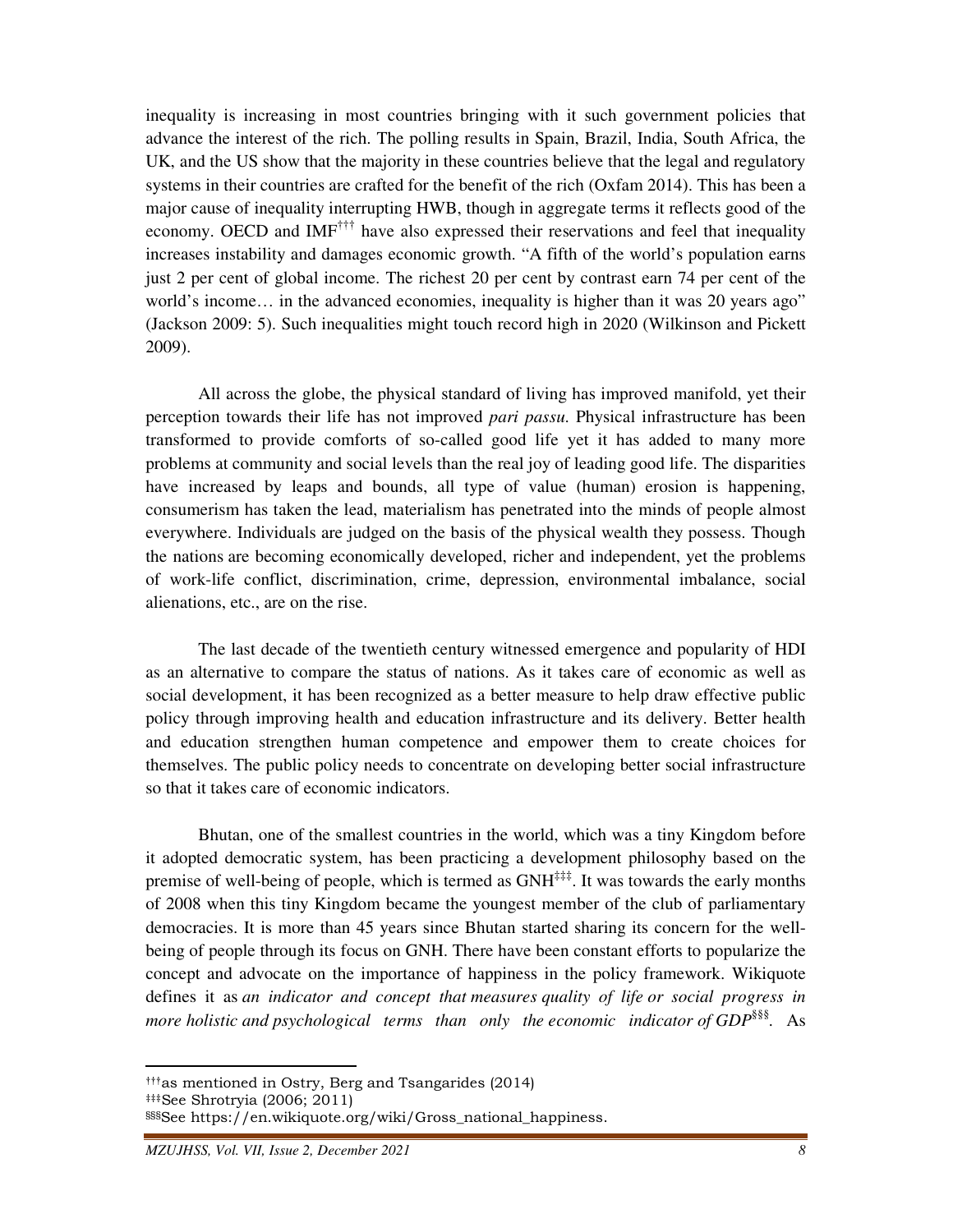mentioned in one of its national human development reports<sup>\*\*\*\*</sup>, *the pursuit of GNH calls for a multi-dimensional approach to development that seeks to maintain harmony and balance between economic forces, environmental preservation, cultural and spiritual values; and good governance.* These four priorities are termed as four pillars of GNH†††† .

 In 2010, Joseph Stiglitz visited Bhutan and addressed the policymakers, bureaucrats and development agents. The focus of his address was the shifting from GDP to Well-Being as critically argued in a Report by the Commission on the Measurement of Economic Performance and Social Progress of which he was the chair. This Commission was initiated by the President of the French Republic, Nicholas Sarkozy in February 2008 after he felt dissatisfied with the state of statistical information about the economy and the society. The mandate of the Commission was to identify the limits of GDP as an indicator of economic performance and social progress, including the problems with its measurement; to consider what additional information might be required for the production of more relevant indicators of social progress; to assess the feasibility of alternative measurement tools, and to discuss how to present the statistical information in an appropriate way. The members conducted research on social capital, happiness, and health and mental well-being.

 The report, also known as Sarkozy Report, made a strong case that it is high time for our measurement system to shift emphasis from measuring economic production to measuring people's well-being. Further, it also suggested that the measures of well-being should be put in a context of sustainability. The Commission gave five recommendations apart from looking at the well-being spectrum, viz., 1. when evaluating material well-being, look at income and consumption rather than production, 2. emphasise the household perspective, 3. consider income and consumption jointly with wealth, 4. give more prominence to the distribution of income, consumption and wealth, and, 5. broaden income measures to non-market activities<sup>####</sup>.

 Richard Easterlin (1974) perhaps was the first economist of the modern times who studied the relationship between happiness and economic outcome which culminated into a paradox known as Easterlin Paradox. It states that rise in income does not result in similar rise in happiness. Easterlin paradox came much before Sarkozy report. Similarly, in the UK, the New Economic Foundation (NEF), started developing Happy Planet Index (HPI) looking at life satisfaction, life expectancy and ecological footprints§§§§. Apart from the HPI, the NEF also develops national accounts of well-being (as advocated by Daniel Kahneman) which includes the measures of personal, social and emotional well-being.\*\*\*\*\*\*

 In 2006, British Broadcasting Corporation (BBC) carried out a survey on happiness which reported that 47 per cent respondents recognised family relationship much more

††††See Shrotryia (2015) and Shrotryia & Mazumdar(2017)

<sup>\*\*\*\*</sup> See Planning Commission (2000: 20).

<sup>‡‡‡‡</sup>For details see Stiglitz, Sen & Fitoussi (2010)

<sup>§§§§</sup>See New Economic Foundation (2004; 2013)

<sup>\*\*\*\*\*</sup> See Kahneman & Krueger (2006)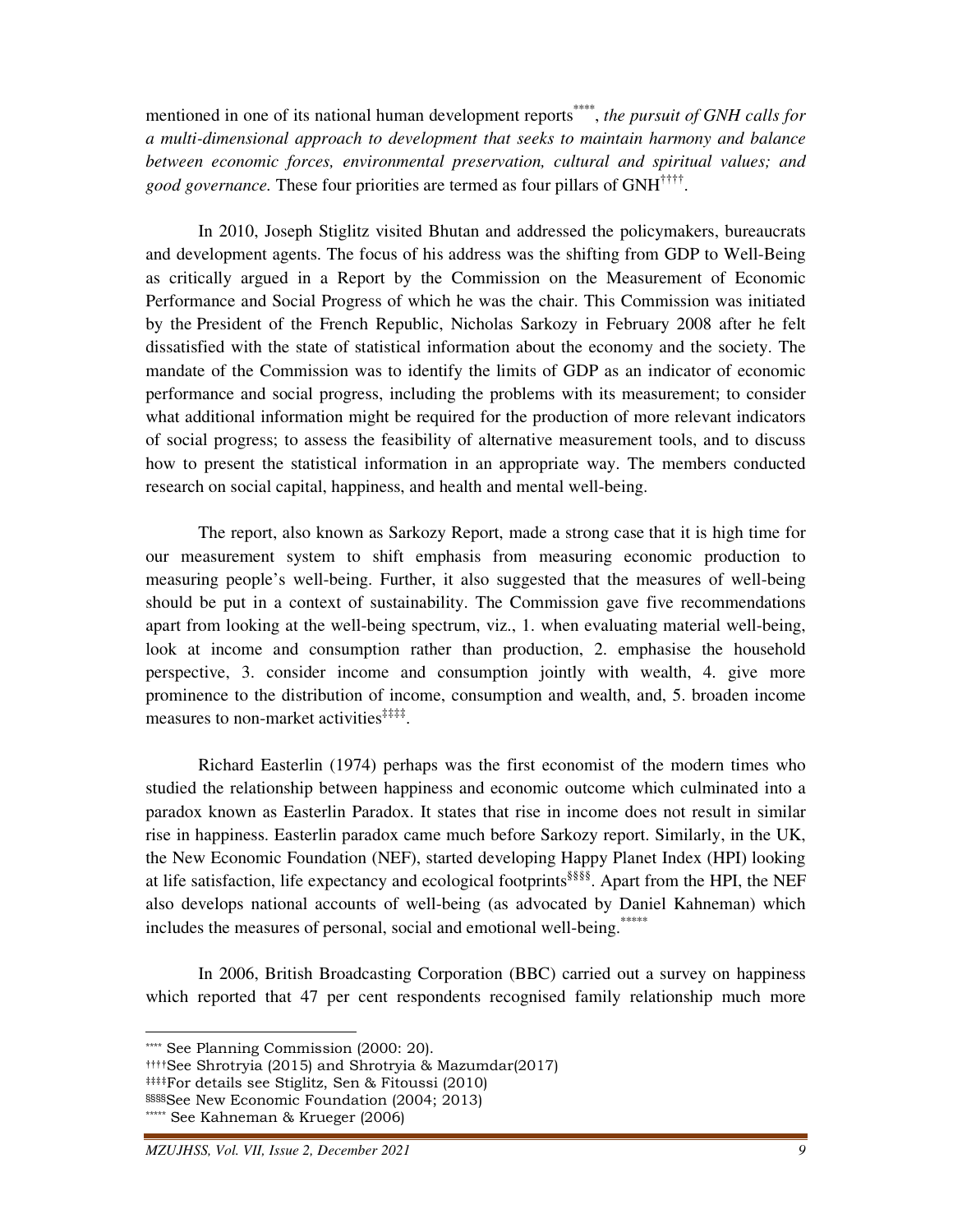important for their own happiness and wellbeing, only 8 per cent ranked money and financial status highest in importance. It concluded with stating that increase in reported life satisfaction is weakly correlated with rising income which is termed as "wellbeing paradox" (Jackson 2006: 16). Princeton University Press, published *'The Politics of Happiness - what government can learn from the new research on well-being'* by Derek Bok in 2010. On the basis of the researches done all across the world, this book makes a strong case for getting the policymakers to prioritize well-being over excessive focus on the market economy (Bok, 2010). Alex Michalos (known for the Canadian Index of Well-being), categorically mentions – "*The economists messed everything up, the main barrier to getting progress has been that statistical agencies around the world are run by economists and statisticians and they are not people who are comfortable with human beings. The fundamental national measure they employ tells us a good deal about the economy but almost nothing about the specific things in our lives that really matter"*†††††. Are we ready for shifting our focus towards well-being from every sense of the term rather than trying it out through the window of economic parameters? This is a major challenge before the state and policymakers.

 It was July 19, 2011 when 68 nations joined Bhutan and supported its resolution on *'Happiness: Towards a holistic approach to development'* for its adoption by the United Nations. The UN General Assembly adopted this resolution which recognized happiness as a fundamental human goal and emphasized on a more inclusive, equitable and balanced approach to economic growth that promotes happiness and well-being of all. The resolution stated - "The GDP indicator by nature was not designed to and does not adequately reflects the happiness and wellbeing of people in a country<sup> $\frac{1}{2}$ </sup>. This resolution mandated member nations to take steps towards putting efforts and realizing the vision of a development paradigm integrating economic, social and environmental objectives going beyond GDP based development. The resolution invited member states - "to pursue the elaboration of additional measures that better capture the importance of the pursuit of happiness and wellbeing in development with a view to guiding their public policies"<sup>§§§§§</sup>.

Taking the lead from this resolution, the UN hosted its first high level meeting on  $2<sup>nd</sup>$ April 2012 on the theme of '*Happiness and Well-being – defining a new economic paradigm'*. The then Prime Minister of Bhutan, Jigme Y Thinley, was the main force behind inviting all concerned stakeholders for discussion in this meeting. This historical meeting was attended by select heads of State, ministers, Nobel laureates, eminent economists, scholars, spiritual and civil society leaders from developing and developed nations. The UN Secretary General Ban Ki Moon said – "*We need a new economic paradigm that recognizes the parity between the three pillars of sustainable development. Social, economic and environmental* 

<sup>†††††</sup>Cited by Jon Gertner in an article published in New York Times Magazine on May 10, 2010, entitled The Rise and Fall of the GDP available at

http://www.glaserprogress.org/program\_areas/pdf/The\_Rise\_and\_Fall\_of\_the\_GDP\_- \_Jon\_Gertner\_NYT\_051010.pdf

<sup>‡‡‡‡‡</sup> Seehttps://news.un.org/en/story/2011/07/382052

<sup>§§§§§</sup> See https://news.un.org/en/story/2011/07/382052.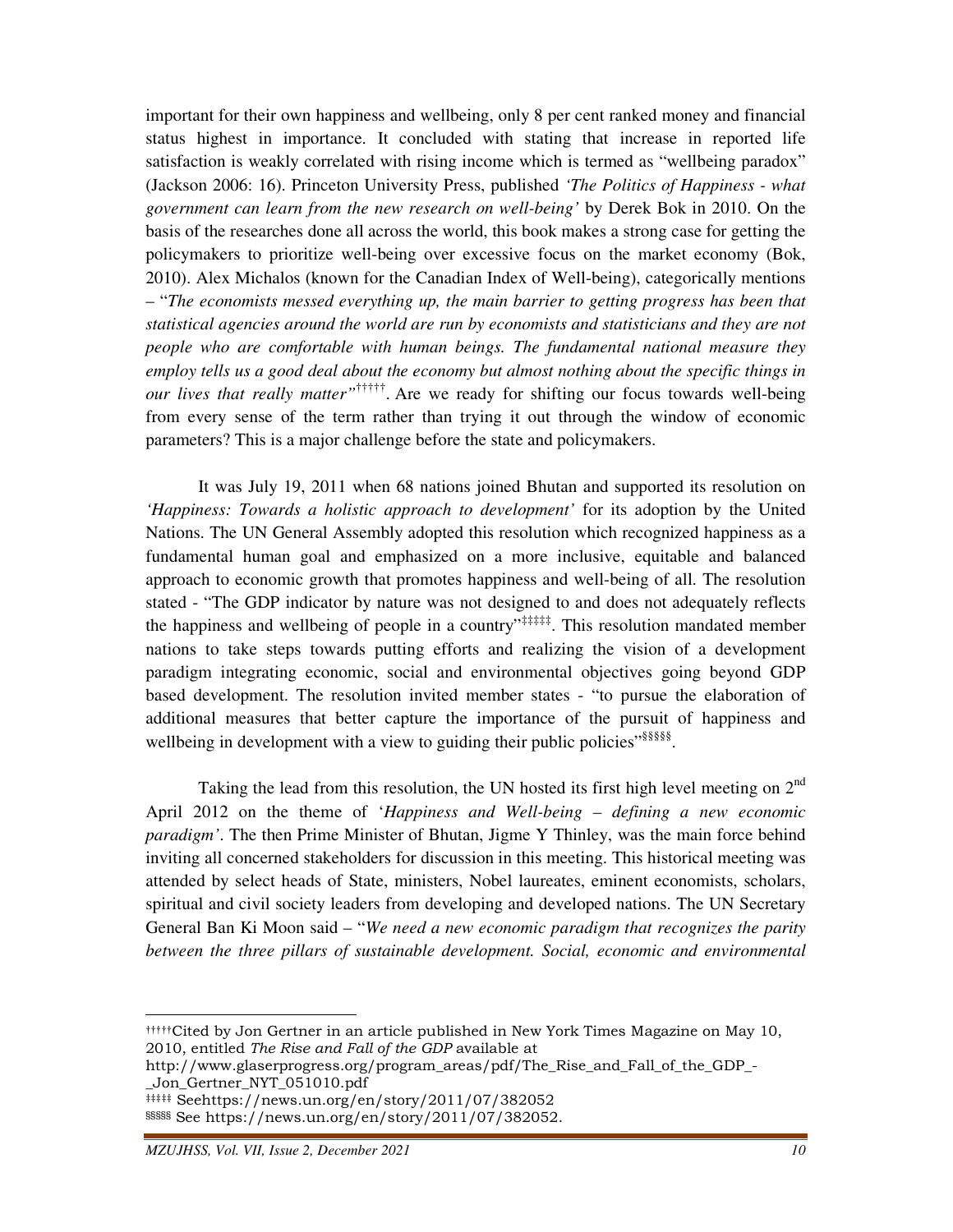well-beings are indivisible. Together they define gross global happiness<sup>"\*\*\*\*\*\*</sup>. On June 28, 2012 all the 193 member states of the UN General Assembly unanimously adopted UN resolution  $66/281$  and decided to observe  $20<sup>th</sup>$  March as International Day of Happiness or International Happiness Day.

 Most of the outcomes mentioned here are parts of the larger construct of HWB. In the era of dominance of market forces and enormous capital flows, focus on HWB in public policy can be viewed as a transformational initiative. Last two decades have produced voluminous literature on the different aspects of happiness, human well-being, quality of life, etc., through all kinds of academic and experiential research. Alternative approaches to GDP to measure progress and development are being studied and developed in all parts of the world, so that next generations are able to view societies from newer perspectives and parameters and are encouraged to prioritise HWB over economic growth or GDP<sup>††††††</sup>.

 The strong belief that Adam Smith had some two and a half centuries back was that the material possessions do not provide happiness though a large size of mankind keep getting involved in the struggle to acquire more and the disgrace of not being able to acquire more is the greatest pain of being poor (Smith 1984). On the other side agencies like the World Bank believe *"nothing besides long-term high rate of GDP growth, can solve the world`s poverty problem"* (World Bank 2008). Kuznets himself had stated that the welfare of a nation can hardly be seen from a measure of national income<sup> $\ddagger$ †</sup># $\ddagger$  $\ddagger$ . In the given conditions it is difficult to understand the clear intent of the World Bank. But what is not difficult to understand is that Human Well-Being is an end and GDP a mean, its reversal shall ruin the future of public policy. The future of government policy should lie in putting humanism over free-market capitalism. The existence of the market should be to facilitate trade and commerce in such a way that helps in supplying what is needed rather than pushing demand to an extent that the customer behaves as a subservient to the corporate houses. Surrendering to the market forces has to be avoided at all costs through appropriate measures so that humanism supersedes capitalism.

## **Conclusion**

 $\overline{a}$ 

 GDP as a measure of progress has been under scanner by many and alternative measures are being developed. In India, the former President, Pranab Mukherjee has been repeatedly saying that increase in GDP is not getting commensurate with increase in happiness so we need an alternative. Burchardt (2013) states that by following conventional measures of progress like GDP, much that is relevant to the health of an economy is omitted, the most important perhaps of which are household production and unpaid work. So if the boundary between market and informal (for example, parental) childcare shifts towards the former, this would show up as an increase in GDP, even though the amount of caring activity remains unchanged.

<sup>\*\*\*\*\*\*</sup> See https://news.un.org/en/story/2011/07/382052.

<sup>††††††</sup>See Shrotryia & Singh (2019; 2020)

<sup>‡‡‡‡‡‡</sup> See https://www.nytimes.com/2011/10/09/opinion/sunday/gdp-doesnt-measurehappiness.html accessed on 24th Oct 2018.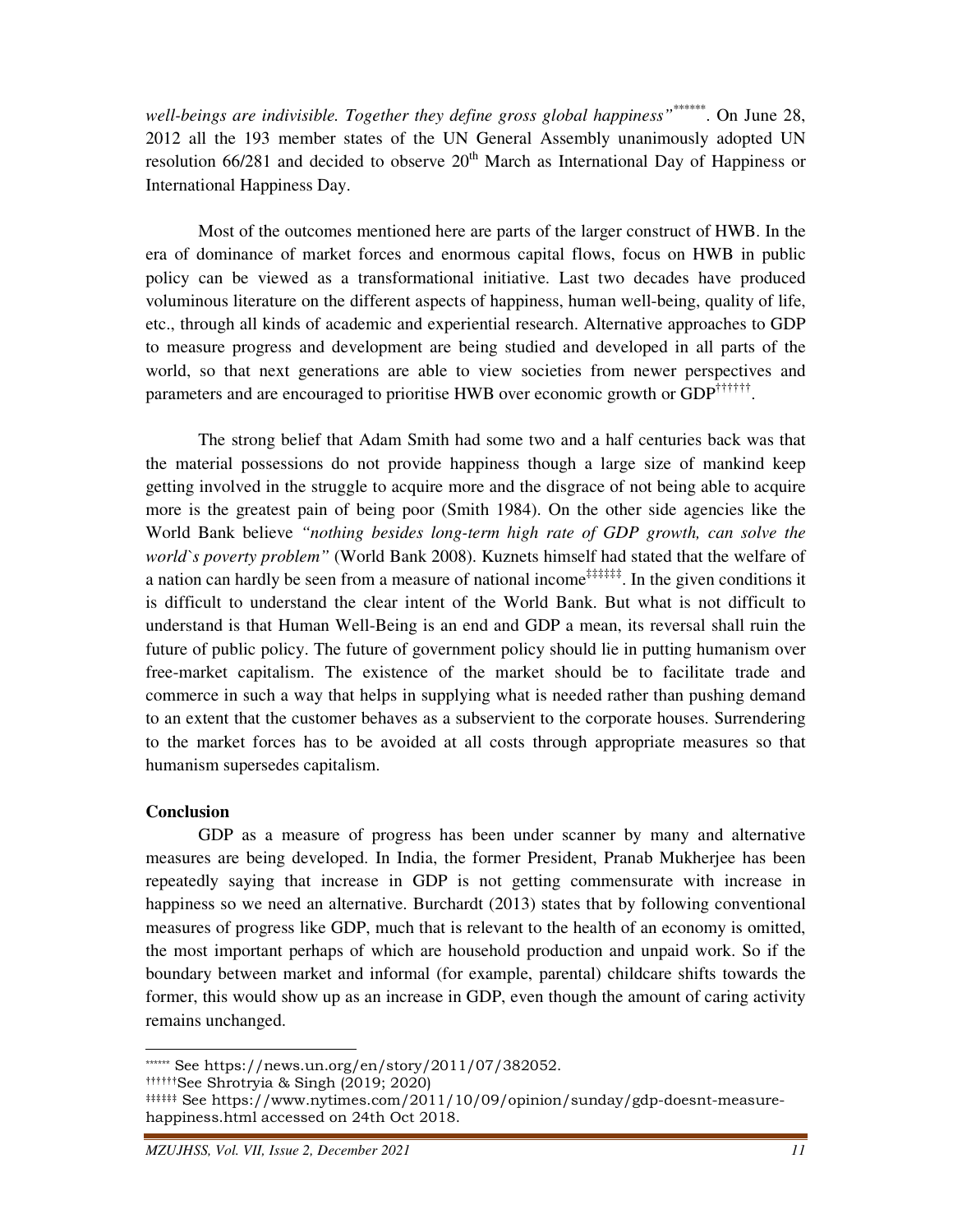The government through laws and regulations puts a system in place to develop, design and deliver effective policies for the welfare of people, vis-à-vis., state. Elected governments have greater challenge as compared to Monarchs or dictators. As societies are progressing and awareness is getting widespread, more and more nations are getting into democratic setup, by compulsion or by choice. Progression from compulsion to choice ideally project developed societies. It is in this reference that politics is to be applied to manage resources which provide fuel to draw effective policy for the state and its people leading towards assurance of HWB. The delivery of these policies becomes extremely crucial where rules, laws, regulations, etc., have to help in efficient execution of the policies.

 Human Well-Being as an outcome should ideally be the prime target of all policies in a state - internal or external. In order to rule successfully, the ruler has to make sure that policies are driven to positively affect and improve the state of 'living well' of each citizen and they are communicated well. The first focus of the public policy should be to improve education system and to strengthen institutions of higher learning. The target of improving gross enrolment ratio has to be fully complemented with focus on quality of education at all levels.

 Health sector requires huge investments specially for the developing world. STEM (Science, Technology, Engineering, and Mathematics) is much preferred choice of aspiring youth as compared to medical education due to better perceived opportunities and higher pay packages. It shall be a real problem of the future when India faces acute shortage of doctors. It needs urgent attention and the policy has to guide it positively. In medical profession the dominance of market forces and competition to earn more is highly prevalent as compared to the feeling of serving the society. The major cause of this is the neglect of health sector in developing good medical institutions. This has to be addressed through interventions in policy by investing more in building educational institutions which cater to higher studies in medical sciences and are fully supported by the government.

 Government expenditure on social infrastructure is usually low in developing countries because of two major reasons – one, social sector does not fall in the priority areas for government planning as it does not provide visible return in short term; two, the lack of financial resources and pressing need to spend on other sectors which are urgent and assure visible return. Corporate Social Responsibility which is a mix of state, market and civil society, is playing an important role in India. The government had made it mandatory for the corporate houses to share 2 per cent of their profit for the cause of improvement in societies by building facilitating infrastructure and sharing the responsibility of the state in running socially beneficial projects. Much of the expense out of CSR budget of the companies is allocated to education, health, environment and governance.

 Technology is a big disruptor. For not just businesses, but for state as well. The governments have learnt lessons from businesses and have started using technology to devise policies and to deliver them efficiently to the end users. Digital disruption is one such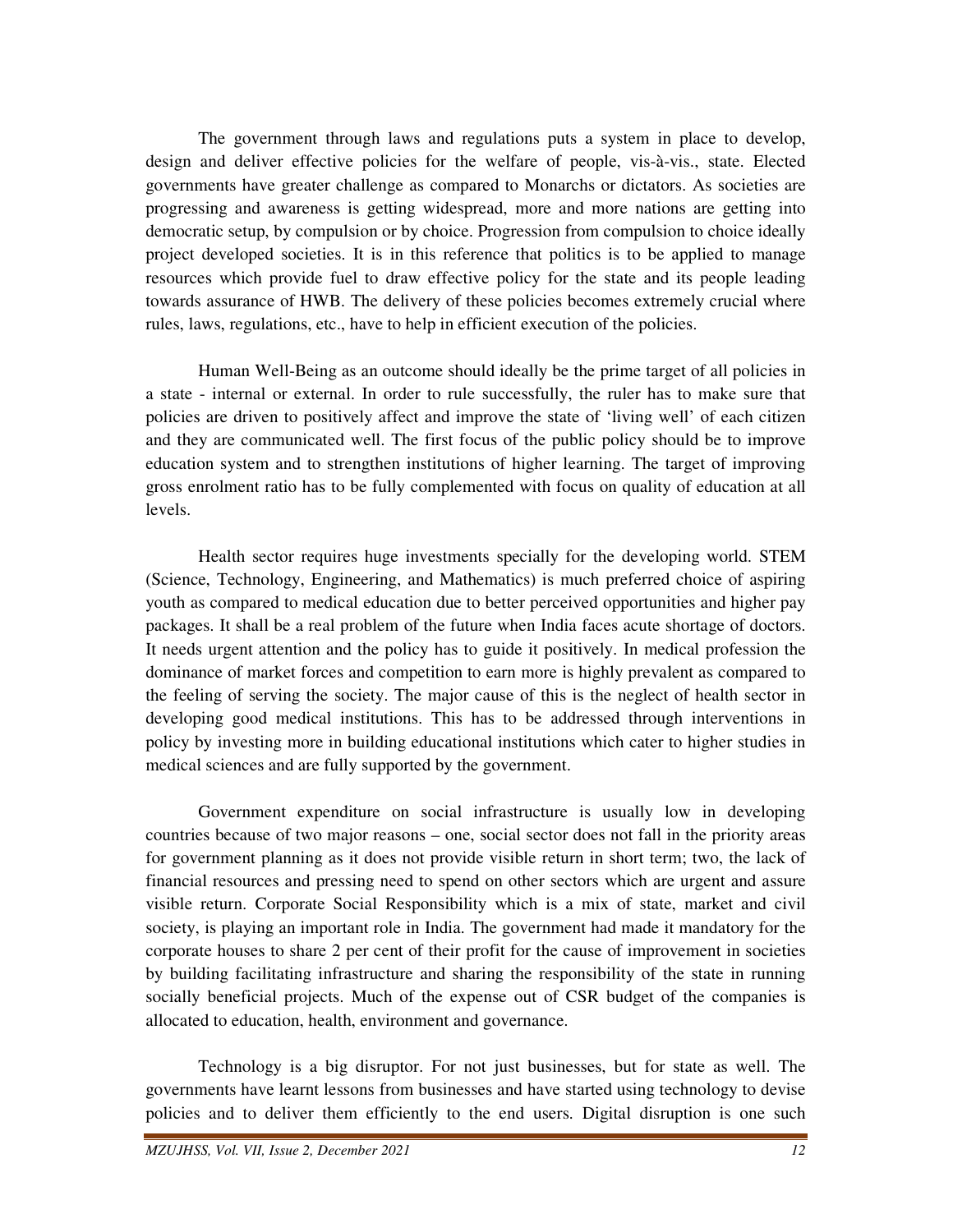initiative and Digital India is one such mission which is targeted to provide seamless services in an open environment assuring transparency, security and speed. Public policy is an area which needs to embrace technology to strategize and develop appropriate policies to improve quality of life of people, vis-a-vis their well-being.

 For state to visualize better growth and development there are two approaches which are visible. First is to push the policies whereby driving people to learn and develop an attitude of adapting to change. This pushes the people to change without much choice. By some it is viewed as an imposition whereas some consider it to be the need of time. Whatever be the case broadly it is considered as an approach which may lead to better tomorrow. Second is to empower citizens through providing good education so that they can make better choices and take wise decisions. This approach also focuses on building better social infrastructure in order to assure better future in the long run. In this approach the citizens feel free and are driven from within to take initiatives, to develop the state and to contribute positively for better well-being of people. First approach gives short term result whereas the second approach provides long term returns.

 As a state one has to have a mix of these two approaches so that balanced growth takes place with political compulsions and aspirations. Information and Communication Technology (ICT) has played a key role in empowering people whereby committing resources for improving HWB. Digital divide is getting improved and converted into digital dividend and resultantly is driving digital disruption to leverage excellent new technologies to connect with the stakeholders in more efficient manner. It is certainly heading towards building rich knowledge society and as stipulated would help HWB through digital empowerment.

 Digital distraction has to be handled with care and digital wellness has to be assured. Overdose of provisioning digital platforms, where education standards are low, would be a much greater challenge for all the people involved in designing and delivering digital products and services. It also needs to be taken care that such a move does not negatively affect basic social fabric of a nation. We need to strengthen execution and effective implementation which would be possible only when digital literacy reaches to the nooks and corners of the region.

 Nations have to commit themselves for improving quality of their people and have to look beyond economic measures. Use of technology should be directed to provide better and faster solutions which would help citizens to build trust in their elected governments. Technology can be used for seamless services guaranteeing equity and indiscrimination as human intervention could be minimized in this kind of eco system. It is quite encouraging to know that "societies worldwide have made enormous progress in improving the socioeconomic conditions for large groups of people over the last century. Just in the last 20 years, more than 1.2 billion people have been lifted out of poverty" (World Bank 2015). As Nobel Laureate Angus Deaton labels this achievement *the great escape* - "the story of mankind's escaping from deprivation and early death, of how people have managed to make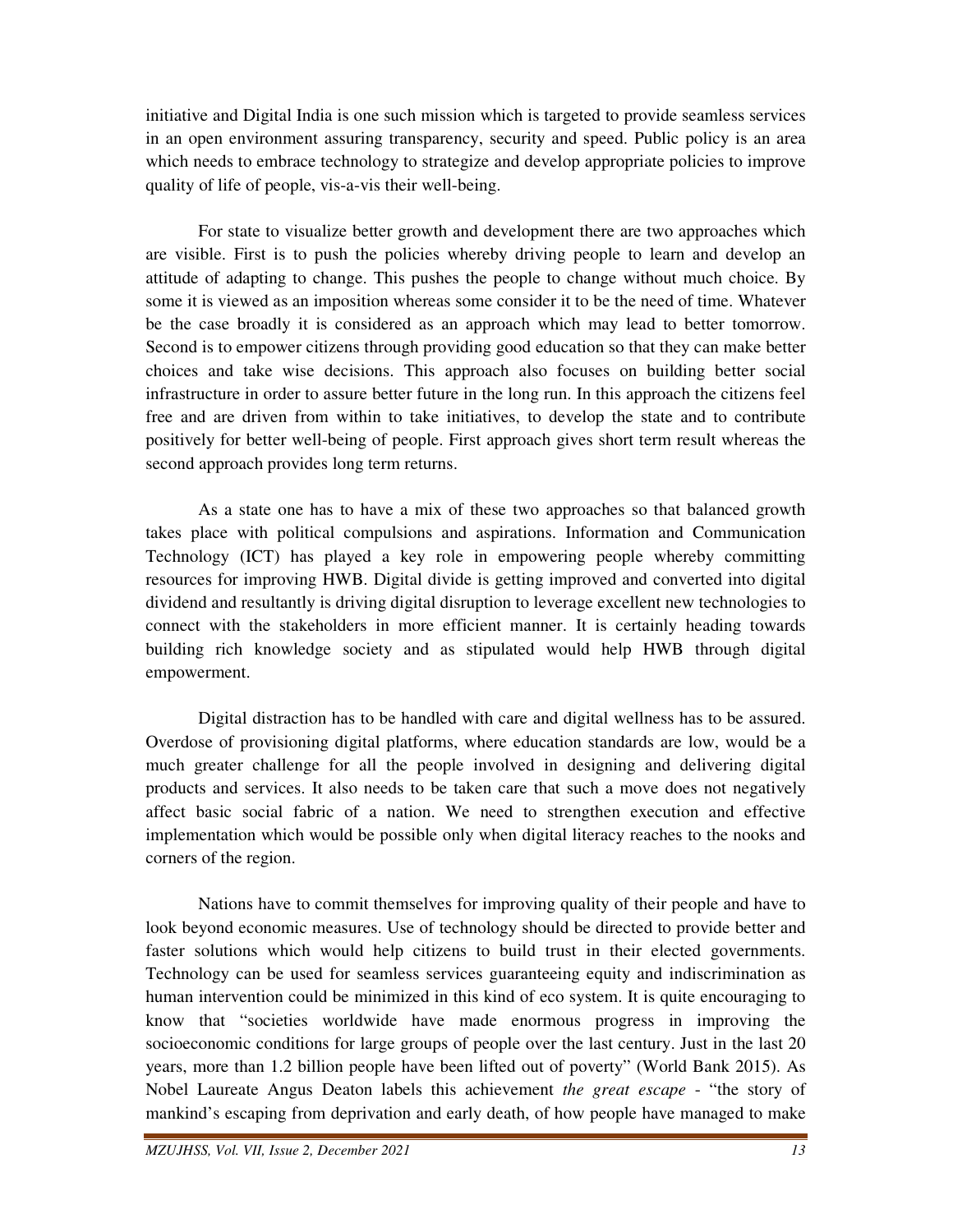their lives better, and led the way for others to follow" (Deaton 2013: ix)<sup>§§§§§§§</sup>, the driving force has been to help deprived people reach minimum level of subsistence.

 Increased inequality should not be the price of economic growth. "Income inequality focuses on the problems of the very poor or the broader socioeconomic implications of rising inequality… it makes us all less happy with our lives, even if we're relatively well-off" (De Neve and Powdthavee 2016). This is interesting and hence the policies of a developing country should be designed to allow it to grow economically and to distribute the fruits of economic growth efficiently and effectively to all. Gandhi's thinking is much relevant for HWB and happiness which provides sustainable solutions for the long term (Shrotryia 2005). Though the students are taught about the Gandhian way of living and told what he said- "the earth has enough to satisfy everybody's need but not anybody's greed," the fact that acquiring more wealth motivates most of the population in one way or another has negatively affected the sense of well-being, especially in India.

 Growth that is merely objective, development that is lopsided, progress that is based on just quantification, may not take us to a better future. It is overdue that happiness is given priority over generally quantifiable measures. Human happiness and well-being should be the target of public policy. Around the beginning of this century Polly Toynbee wrote in The Guardian\*\*\* – *When God died, GDP took over and economists became the new high priests. That has been the story of the last century.* The twenty first century should be the century which should go in the history as an era targeting HWB and happiness over growthled model of development.

\*\*\*\*\*\*\*

#### **References**

- Bok, Derek, (2010). *The Politics of Happiness what government can learn from the new research on well-being*. Princeton University Press.
- Burchardt, Tania (2013). Should measures of subjective well-being inform policy priorities? *Journal of Poverty and Social Justice.* 21(1). 3-5.
- Cantril, H. (1965). *The Pattern of Human Concerns*. New Brunswick, NJ: Rutgers University Press.
- Costanza, R., Hart, M., Posner, S., and Talbert, J. (2009). Beyond GDP: The need for new measures of progress. The Pardee Papers No. 4, Jan 2009. The Frederick S. Pardee center for the study of the Longer-Range Future. Boston University.

<sup>§§§§§§</sup>as cited in World Bank (2017:40)

<sup>\*\*\*\*\*\*\*</sup>see https://www.theguardian.com/politics/2003/mar/07/society.politicalcolumnists accessed on 28th Oct 2018.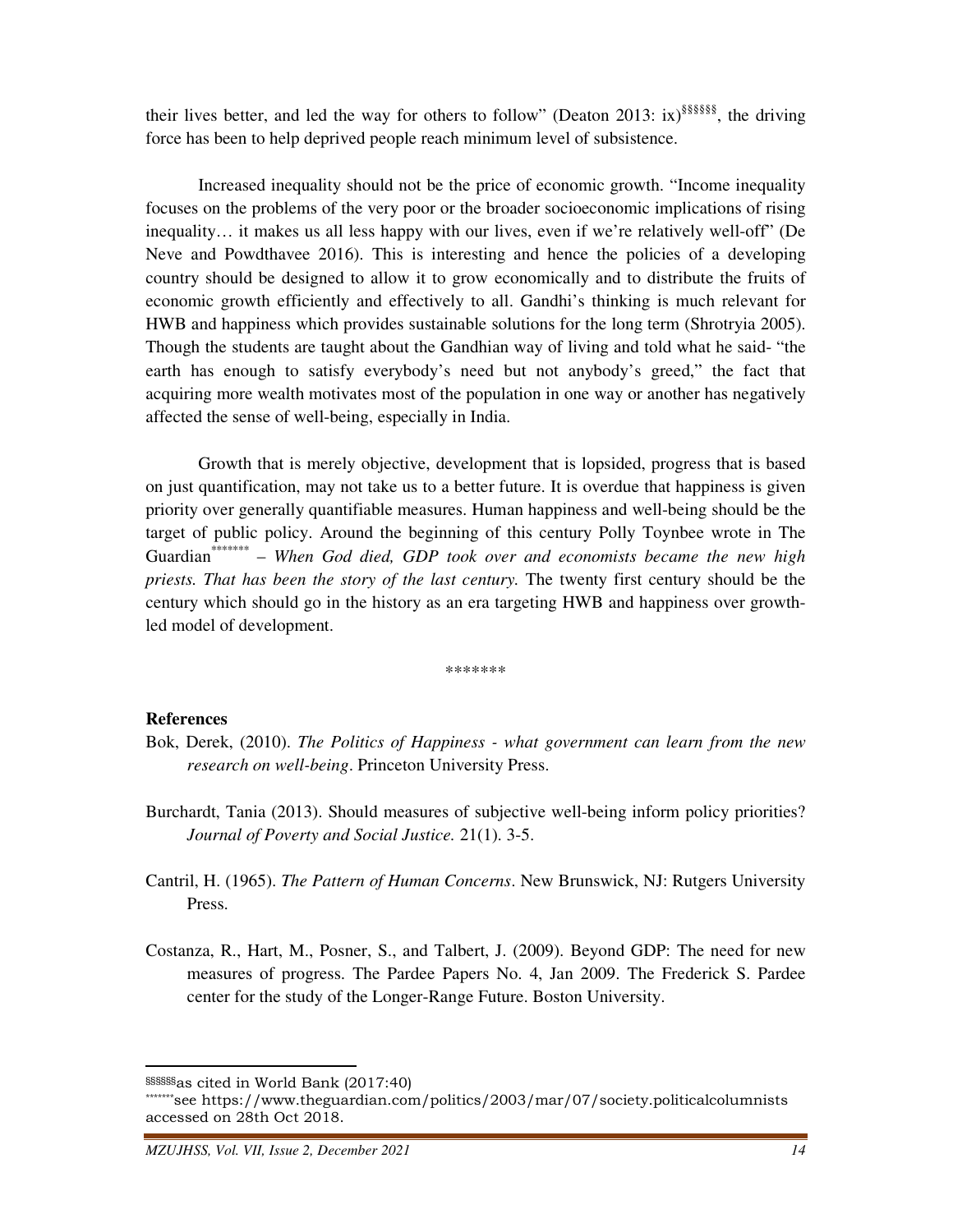- De Neve, Jan-Emmanuel and Powdthavee, Nattavudh. (2016). Income Inequality Makes Whole Countries Less Happy *Harvard Business Review* JANUARY 12, retrieved from https://hbr.org/2016/01/income-inequality-makes-whole-countries-less-happy on 13.11.17
- Deaton, A. (2013). *The Great Escape: Health, Wealth, and the Origins of Inequality.*  Princeton, NJ: Princeton University Press.
- Easterbrook, G. (2003). *The progress paradox how life gets better while people feel worse*. New York: Random House.
- Easterlin, Richard A. (1974). Does Economic Growth Improve the Human Lot? Some Empirical Evidence. In Paul A. David and Melvin W. Reder, (Eds.) *Nations and Households in Economic Growth: Essays in Honor of Moses Abramowitz*. (pp. 89– 125). New York: Academic Press.
- Estes, R.J. and Zhou, Huiquan. (2014). A conceptual approach to the creation of public– private partnerships in social welfare. International Journal of Social Welfare. 24(4) https://doi.org/10.1111/ijsw.12142
- Guillen-Royo, Monica. (2014) Human Needs. In A. C. Michalos (Ed.) *Encyclopedia of Quality of Life and Well-Being Research*. (pp. 3027-3030) Dordrecht: Springer Reference.
- Hawken, Paul. (1994) *The Ecology of Commerce: a declaration of sustainability*. New York: HarperCollins.
- Jackson, Tim. (2006). *Beyond the well-being paradox: well-being, consumption growth, and sustainability*. CES working paper 06/06, Centre for environmental strategy, University of Surrey. Guildford (Surrey) UK.
- Jackson, Tim. (2009). *Prosperity with Growth Economics for a finite planet*, London: Earthscan Publications.
- Kahneman, D., & Krueger, A.B. (2006). Developments in the measurement of subjective well-being, *Journal of Economic Perspectives*, 20:1, 3-24.
- Kuznets, S. (1934). National Income, 1929-32, 1934. National Bureau of Economic Research, New York. http://www.nber.org/chapters/c2258.pdf
- New Economic Foundation (2004). Chasing Progress beyond Measuring Economic Growth; the power of well-being 1. http://b.3cdn.net/nefoundation/70e2c4fbed5826b19e\_dvm6ib0x9.pdf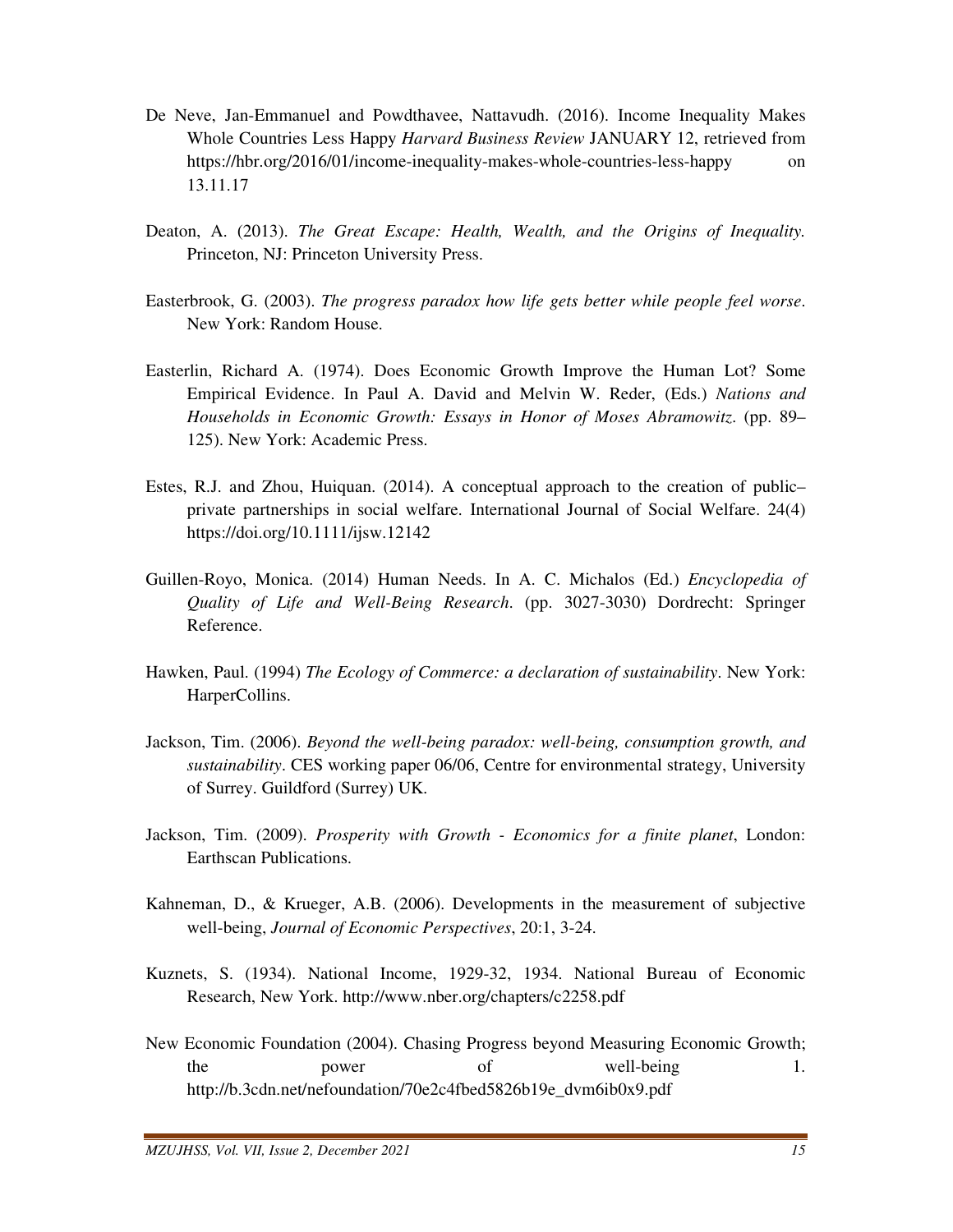- New Economic Foundation (2013). Beyond GDP; valuing what matters and measuring natural capital. Published by NEF as part of MSEP projects to build the socio-economic capacity of marine NGOs, Economics in policy making.
- Ostry, Jonathan D.; Berg, Andrew; and Tsangarides, Charalambos G. (2014). Redistribution, Inequality, and Growth, IMF Staff Discussion Note, February 2014. Accessed from https://www.imf.org/external/pubs/ft/sdn/2014/sdn1402.pdf.
- Oxfam. (2014). *Working for the few: Political capture and economic inequality.* Oxford Briefing Paper 178. Accessed from https://www.oxfam.org/sites/www.oxfam.org/files/bp-workingfor-few-politicalcaptureeconomic-inequality-200114-summ-en.pdf on October 20, 2017.

Phillips, D. (2006). Quality of life – Concept, policy and practice. New York: Routledge.

Planning Commission. (2000). *Bhutan National Human Development Report 2000—Gross National Happiness and Human Development: Searching for common ground.* Planning Commission Secretariat, Thimphu: Royal Government of Bhutan. Accessed from http://hdr.undp.org/sites/default/files/bhutan\_2000\_en.pdf. on 10 Jan 2016

Rutherford, Donald (2007). *Economics – the key concepts*. New York: Routledge.

- Sgroi, D., Hills, T., O'Donnell, G., Oswald, A., & Proto, E. (2017). In K. Brandon (Ed.), *Understanding happiness: A CAGE policy report*. London: The Social Market Foundation.
- Shrotryia, V. K. (2005) Perspectives on relevance of Gandhi for Happiness and Development. *Anasakti Darshan, International Journal of Non-Violence in action*, 1(1) Jan-Jun, 92- 103
- Shrotryia, V. K. (2006). Happiness and Development Public Policy Initiatives in the Kingdom of Bhutan. In Ho, L. S. and Ng, Y. K. (eds.) *Happiness and Public Policy: Theory, Case Studies, and Implications* (pp. 193-208) Hampshire: Macmillan-Palgrave.
- Shrotryia, V. K. (2011) The Alchemy of Development: Lessons from Bhutan, *The India Economy Review*, 8 (Feb-May), 150-153
- Shrotryia, V. K. (2015). Bhutan's Experiments with Gross National Happiness Leading towards Sustainable Development. Proceedings of *International Forum on Sustainable Happiness and Sustainable Development*. Rangsit University (Economic & Business Research Center for Reforms, Faculty of Economics): Thailand.

Shrotryia, V. K. (2020). *Human Well-Being and Policy in South Asia.* Switzerland: Springer.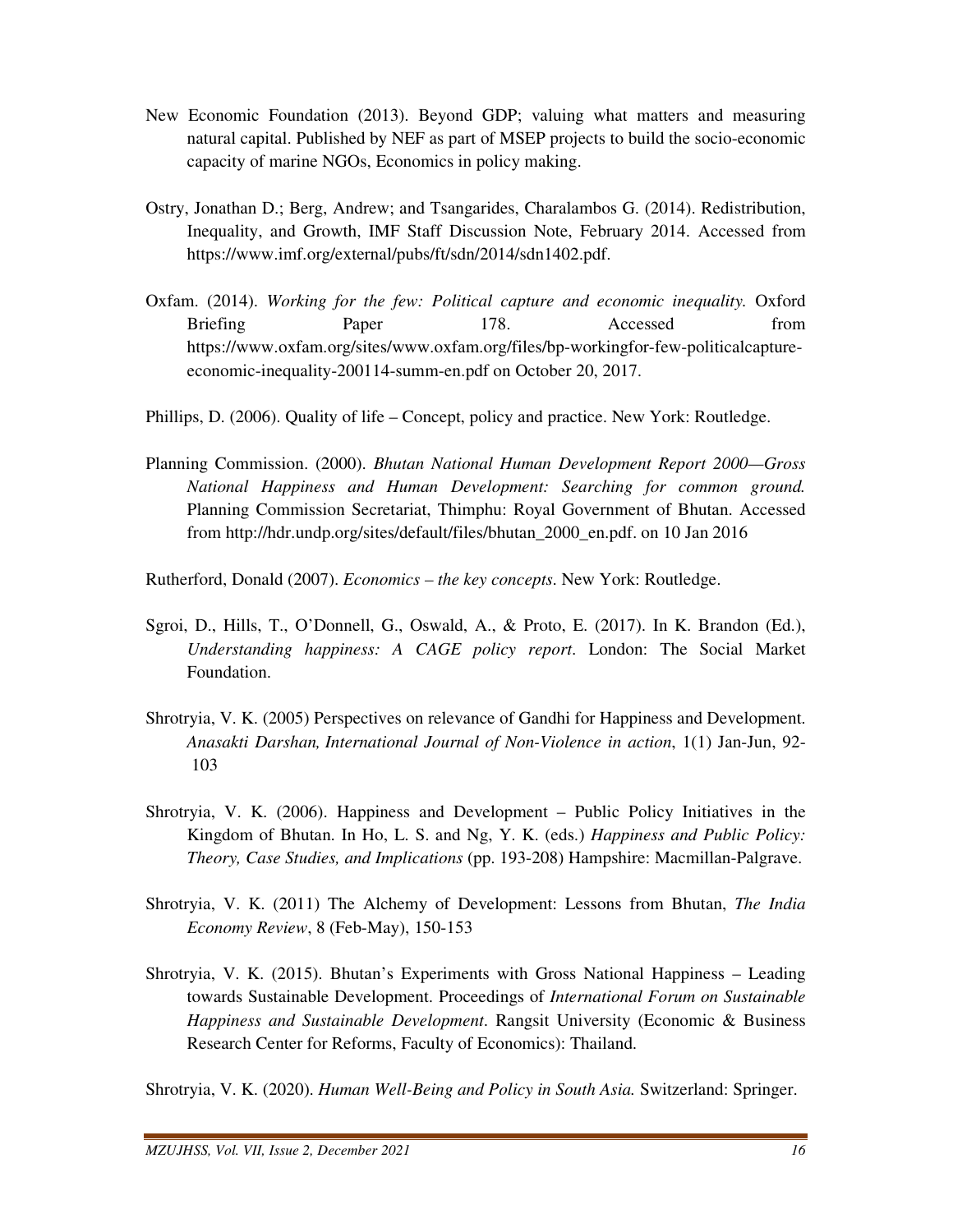- Shrotryia, V. K. and Mazumdar, K. (2017). The History of Well-Being in South Asia, In Estes R., Sirgy, M., (eds). *The pursuit of Human well-being – The Untold Global History. International Handbook of Quality of Life*. (pp 349-380). Switzerland: Springer.
- Shrotryia, V. K., and Singh, SVP (2019). In Defence of Inclusion of Happiness in Public Policy for India. (Monograph)*India Policy Foundation*, New Delhi.
- Shrotryia, V. K., and Singh, SVP. (2020). Measuring Progress Beyond GDP: A Theoretical Perspective. *Emerging Economy Studies*. 6(2), 143–165.
- Smith, Adam. (1984). *The Theory of Moral Sentiments*. Indianapolis: Liberty Fund, Inc.
- Stiglitz, J. E., Sen, A., and Fitoussi, J. (2010). *Mismeasuring our lives, why GDP does not add up,* New Delhi: Book well Publications.
- Tiberius, Valerie. (2014). Philosophical Theories of Well-Being. In A. C. Michalos (Ed.) *Encyclopedia of Quality of Life and Well-Being Research.* (pp. 7110-7113) Dordrecht: Springer.
- Vaarama, Marja and Richard Pieper. (2014). Quality of Life and Quality of Care: an Integrated Model. In A. C. Michalos (Ed.) *Encyclopedia of Quality of Life and Well-Being Research.* (pp. 5269-5276). Dordrecht: Springer.
- Veenhoven, R. (1984a). *Conditions of happiness*. Boston: D. Reidel Publishing.
- Veenhoven, R. (1984b). *Databook of happiness: A complementary reference work to 'Conditions of happiness'.* Boston: D. Reidel Publishing
- Veenhoven, R. (1996). Happy life-expectancy: A comprehensive measure of quality-of-life in nations. *Social Indicators Research, 39*, 1–58.
- Weitzman, Martin. (1976). On the welfare significance of the national product in a dynamic economy. *Quarterly Journal of Economics*. 90. 156-62.
- Wilkinson, R.G. and Pickett, E. K. (2009). Income inequality and social dysfunctional. *Annual Review of Sociology, 35.* 493-511.
- World Bank. (2008). *The Growth Report: Strategies for Sustained Growth and Inclusive Development*. Commission on Growth and Development. Washington, DC: The World Bank.